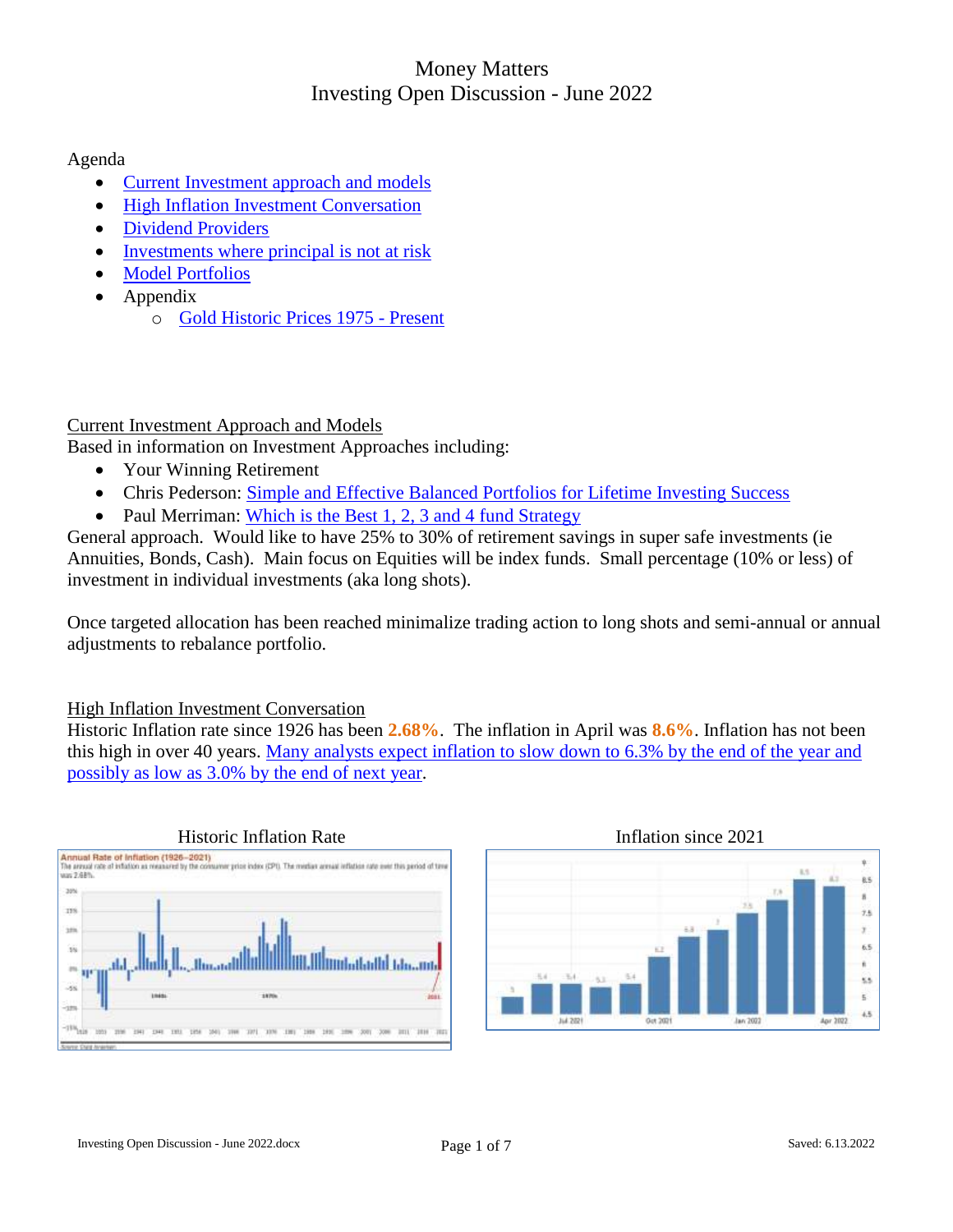Equities (Investing in the stock market) has historically been one of the best ways to hedge against inflation. As a result I generally don't plan on changing my sector/investment allocations to address inflation.

- Investments within the stock market that are generally considered good hedges against inflation include:
	- o Real Estate Investment Trusts (**REITs**) investments in properties and real estate. Great dividend payers, but subject to large price swings. More on REITs in the Dividend Provider section below.
	- o **Gold**  Historically considered a good hedge against inflation, but personally I wouldn't touch it with a 10 foot pole, pays no dividends, and can experience prolonged periods of loss or stagnant prices. REF [Kitco website.](https://www.kitco.com/) I.E. 1982 – 2004 with no net gain in value (see References Below).
	- o **Commodities**
		- Vanguard Commodity Strategy Fund Admiral Shares (**[VCMDX](https://investor.vanguard.com/mutual-funds/profile/VCMDX)**) This is a new fund with only one year of data.
		- Vanguard Materials Index Fund ETF [\(VAW\)](https://finance.yahoo.com/quote/VAW?p=VAW&.tsrc=fin-srch) Expense Ratio  $= 0.10\%$  with Distribution Yield of 1.57%
	- o Treasury Inflation Protected Securities (TIPS) & iBonds directly from the US government [\(Treasury Direct\)](https://www.treasurydirect.gov/indiv/products/prod_tips_glance.htm). Note \$10,000 limit per person on iBonds.
		- Currently paying in the neighborhood of 7.5% 9.6%, interest rates are adjusted semiannually, and are linked to the CPI. This means the rate of return is not fixed, but should come close to matching inflation.
		- Reference: [Why I Bonds have an appeal when Inflation is Rising.](https://www.aaii.com/journal/article/17411-why-i-bonds-have-appeal-when-inflation-is-rising)

#### **When I Bonds Change Rates**

The composite rate for I bonds is reset every six months in May and November. The date that the new composite rate for a given I bond takes effect depends on the month in which the bond was issued.

| <b>Issue Month of Your Bond</b> | <b>New Rates Take Effect</b>   |
|---------------------------------|--------------------------------|
| January                         | January 1 and July 1           |
| February                        | <b>February 1 and August 1</b> |
| March                           | March 1 and September 1        |
| April                           | April 1 and October 1          |
| May                             | May 1 and November 1           |
| June                            | June 1 and December 1          |
| July                            | July 1 and January 1           |
| August                          | August 1 and February 1        |
| September                       | September 1 and March 1        |
| October                         | October 1 and April 1          |
| November                        | November 1 and May 1           |
| December                        | December 1 and June 1          |

Source: TreasuryDirect.gov.

**Historical Fixed, Inflation and Composite Rates** The composite rate for I bonds is determined by a fixed rate, set each May and November and applies for the life of the bond, as well as an inflation rate that is set each May and November and applies for six months to all I bonds ever issued. The composite rate will never be less than zero; however, the composite rate can be lower than the fixed rate. The rates below were as of the sixmonth period starting with the date of issuance.

| <b>I Bond Issue Date</b> | <b>Fixed Rate</b><br>$($ %) | <b>Inflation Rate</b><br>(%) | <b>Composite Rate</b><br>(%) |
|--------------------------|-----------------------------|------------------------------|------------------------------|
| <b>May 2022</b>          | 0.00                        | 4.81                         | 9.62                         |
| November 2021            | 0.00                        | 3.56                         | 7.12                         |
| May 2021                 | 0.00                        | 1.77                         | 3.54                         |
| November 2020            | 0.00                        | 0.84                         | 1.68                         |
| <b>May 2020</b>          | 0.00                        | 0.53                         | 1.06                         |
| November 2019            | 0.20                        | 1.01                         | 2.22                         |
| May 2019                 | 0.50                        | 0.70                         | 1.90                         |
| November 2018            | 0.50                        | 1.16                         | 2.83                         |
| <b>May 2018</b>          | 0.30                        | 1.11                         | 2.52                         |
| November 2017            | 0.10                        | 1.24                         | 2.58                         |
| May 2017                 | 0.00                        | 0.98                         | 1.96                         |
| November 2016            | 0.00                        | 1.38                         | 2.76                         |
| May 2016                 | 0.10                        | 0.08                         | 0.26                         |
| November 2015            | 0.10                        | 0.77                         | 1.64                         |
| May 2015                 | 0.00                        | (0.80)                       | 0.00                         |
| November 2014            | 0.00                        | 0.74                         | 1.48                         |
| <b>May 2014</b>          | 0.10                        | 0.92                         | 1.94                         |
| November 2013            | 0.20                        | 0.59                         | 1.38                         |
| May 2013                 | 0.00                        | 0.59                         | 1.18                         |
| November 2012            | 0.00                        | 0.88                         | 1.76                         |

Source: TreasuryDirect.gov. Data as of 5/10/2022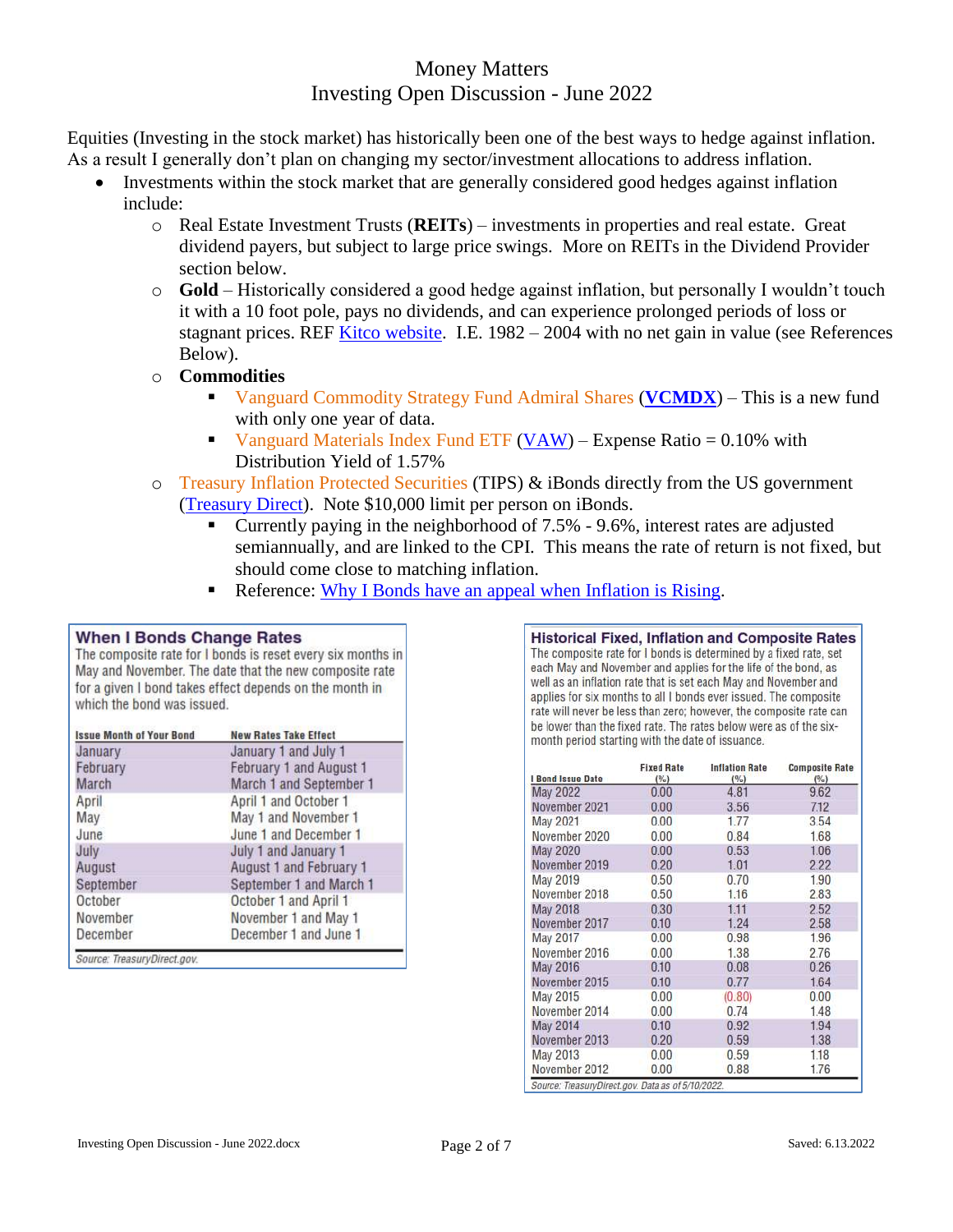<span id="page-2-0"></span>Dividend Providers

- **REITS** A possible hedge against inflation since it is based on real estate, also generally a very healthy source for dividends. However, REITs tend to be subject to large swings based on market sediment. Currently targeting about 2.5% - 5% of portfolio in REITs
	- o References
		- **[What are the risk of REITs?](https://www.investopedia.com/articles/investing/031915/what-are-risks-reits.asp)**
		- [5 Types of REITs and How to Invest In Them](https://www.investopedia.com/articles/mortgages-real-estate/10/real-estate-investment-trust-reit.asp)
		- [REITs vs Real Estate Mutual Funds: What's the Difference?](https://www.investopedia.com/articles/investing/040315/reits-versus-real-estate-mutual-funds.asp)
	- o REITs I am currently invested in:
		- Easterly Government Properties Inc ([DEA](https://finance.yahoo.com/quote/DEA?p=DEA)) 5.4% Dividends, Rent property and buildings to government agencies.
		- Vanguard Real Estate Index Fund ETF Shares [\(VNQ\)](https://investor.vanguard.com/etf/profile/VNQ) 2.9% Dividends, Broad index fund covering many sectors of REITs.
		- Annaly Capital Management Inc (**[NLY](https://finance.yahoo.com/quote/NLY?p=NLY&.tsrc=fin-srch)**) 13.48% Dividends, Borrows cheaply to reinvest in government-guaranteed mortgage securities.
	- o There are many REITs to select from, ranging from server farms, retirement homes, storage facilities, hospital/medial buildings, restaurants, etc. [\(DLR,](https://finance.yahoo.com/quote/DLR?p=DLR&.tsrc=fin-srch) [O,](https://finance.yahoo.com/quote/O?p=O&.tsrc=fin-srch) [WELL\)](https://finance.yahoo.com/quote/WELL?p=WELL&.tsrc=fin-srch)
- **Utility Stocks** Historically pay good dividends and tend to be a more stable with less pronounced price swings compared to most equities. Ideally, I would like to have about 5% of my portfolio in Utilities, the bulk is in [VPU.](https://finance.yahoo.com/quote/VPU?p=VPU&.tsrc=fin-srch)
	- o Vanguard Utilities ETF [\(VPU\)](https://finance.yahoo.com/quote/VPU?p=VPU&.tsrc=fin-srch) While not the highest paying dividends, [VPU](https://finance.yahoo.com/quote/VPU?p=VPU&.tsrc=fin-srch) has been a reliable steady investment, currently paying 2.6% dividends.
	- o Other Utilities for consideration (I currently do not own): American Electric Power [\(AEP\)](https://finance.yahoo.com/quote/AEP?p=AEP&.tsrc=fin-srch), Xcel Energy [\(XEL\)](https://finance.yahoo.com/quote/XEL?p=XEL&.tsrc=fin-srch), Magellan Midstream Partners [\(MMP\)](https://finance.yahoo.com/quote/MMP?p=MMP&.tsrc=fin-srch), Valero Energy [\(VLO\)](https://finance.yahoo.com/quote/VLO?p=VLO&.tsrc=fin-srch)

Additional Resources

AAii: [High-Yielding Dividend Payers](https://www.aaii.com/journal/article/17424-high-yielding-dividend-payers)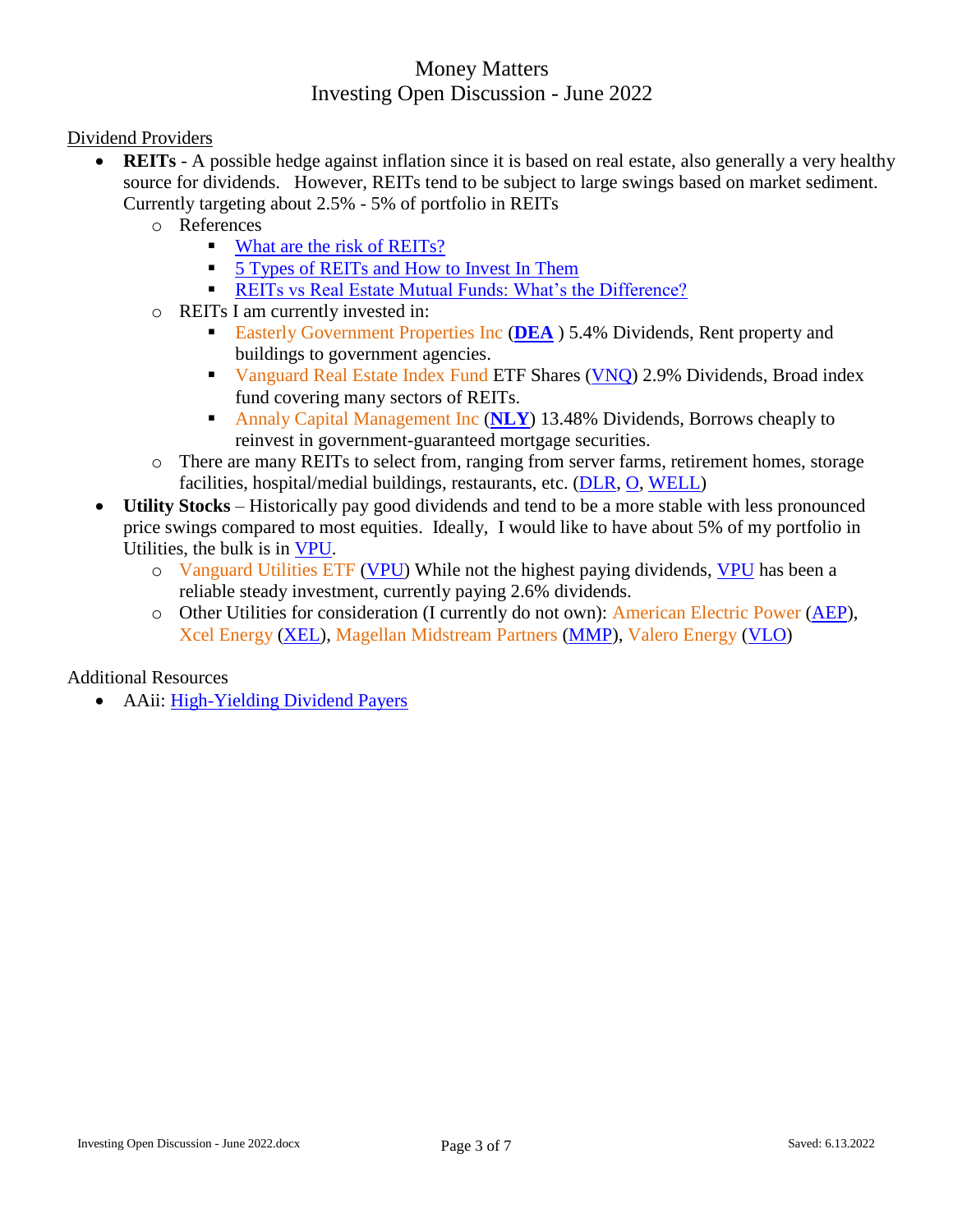

nce again, we have a mix of excellent results and ghastly losses. But strong gainers outnumbered lowly losers, as several selections ascended to their highest share prices in more than a year. Valero Energy's April 14 close of \$104.86 was the refiner and gasoline marketer's highest price since October 2018. Suburban Propane units soared 14.2%, and Suburban has a year-to-date return of 17.7%. Utilities and real estate also had a fine month, affirming our dictum that the days when utility and REIT shares would run along with bonds are long past. American Water flipped last month's 13.7% loss into a 9.3% gain. Welltower tacked on another 5.3%, raising its one-year gain to 31.1%. And after sinking below \$63 six months ago, Realty Income closed a few pence below its two-year top. Those gains offset drops in regular and closed-end bond funds, where discounts to net asset value blew out. AT&T completed its spinoff, so consider its \$19.54 share price the opening bid in its new iteration rather than a plunge from \$25. We shall wait to see whether T meets expectations as a pure wireless company instead of a hodgepodge.

| <b>Utility stocks</b>                          |                                                                                                                                                                                                                                                                                                                            | Price    | Yleld | Frequency    |
|------------------------------------------------|----------------------------------------------------------------------------------------------------------------------------------------------------------------------------------------------------------------------------------------------------------------------------------------------------------------------------|----------|-------|--------------|
| American Electric Power (AEP)                  | Traditional electric company serving II eastern and southern states                                                                                                                                                                                                                                                        | \$102.04 | 3.1%  | quarterly    |
| AT&T(T)                                        | Wireless-service giant that grew out of the former SBC                                                                                                                                                                                                                                                                     | 19.54    | 5.7   | quarterly    |
| American Water (AWK)                           | Largest investor-owned water utility, serving 16 states                                                                                                                                                                                                                                                                    | 166.16   | 15    | quarterly    |
| National Grid (NGG)                            | British national gas and electric utility that also operates in New York and New England                                                                                                                                                                                                                                   | T1.49    | 4.4   | semiannually |
| Xcel Energy (XEL)                              | Central states electric system that emphasizes wind energy                                                                                                                                                                                                                                                                 | 74.34    | 26    | quarterly    |
| High-yielding open-end bond funds              |                                                                                                                                                                                                                                                                                                                            |          |       |              |
| Baird Core Plus Bond (BCOSX)                   | A rare general bond fund that usually beats its benchmarks handily                                                                                                                                                                                                                                                         | \$11.09  | 2.3%  | quarterly    |
| Dodge & Cox Global Bond (DODLX)                | A mix of domestic and foreign corporate bonds, mostly denominated in U.S. dollars                                                                                                                                                                                                                                          | 10.76    | 31    | quarterly    |
| Fidelity Capital & Income (FAGIX)              | Creative and aggressive junk bond fund                                                                                                                                                                                                                                                                                     | 10.41    | 3.4   | monthly      |
| Hotchkis & Wiley High Yield (HWHAX)            | Boutique high-yield fund that concentrates on small companies                                                                                                                                                                                                                                                              | 10.75    | 4.2   | monthly      |
| Loomis Sayles Bond (LSBRX)                     | Go-anywhere investment-grade bond fund                                                                                                                                                                                                                                                                                     | 12.55    | 3.0   | monthly      |
| <b>TCW Emerging Markets (TGEIX)</b>            | A higher-quality approach to emerging markets, with all debt in hard currency                                                                                                                                                                                                                                              | 6.85     | 4.7   | monthly      |
| <b>Closed-end mutual funds and ETFs</b>        |                                                                                                                                                                                                                                                                                                                            |          |       |              |
| AllianceBernstein Global High Income (AWF)     | High-yield corporate bonds and government bonds from emerging markets                                                                                                                                                                                                                                                      | \$10.36  | 7.6%  | monthly      |
| BNY Mellon Municipal Bond Infrastructure (DMB) | A leveraged closed-end fund that likes transportation and hospital bonds                                                                                                                                                                                                                                                   | 11.58    | 5.5   | monthly      |
| iShares U.S. Preferred ETF (PFF)               | This exchange-traded index fund spreads your money in more than 301 preferred stocks                                                                                                                                                                                                                                       |          | 4.2   | monthly      |
| Nuveen Credit Strategies Income (JQC)          | A leveraged floating-rate fund that also has some junk bonds                                                                                                                                                                                                                                                               | 5.98     | 3.5   | monthly      |
| Nuveen Municipal Value (NUV)                   | This non-leveraged closed-end is an alternative to the BNY Mellon Infrastructure fund                                                                                                                                                                                                                                      | 9.24     | 3.6   | monthly      |
| Pimco Corporate & Income Strategy (PCN)        | An unusual mixture of high-yield corporate, muni and foreign bonds                                                                                                                                                                                                                                                         | 15.15    | 8.9   | monthly      |
| <b>Real estate Investment trusts</b>           |                                                                                                                                                                                                                                                                                                                            |          |       |              |
| Annaly Capital Management (NLY)                | Borrows cheaply to reinvest in government-guaranteed mortgage securities                                                                                                                                                                                                                                                   | \$6.77   | 13.0% | quarterly    |
| <b>Digital Realty Trust (DLR)</b>              | Developer and operator of data centers in the U.S., Canada, Europe and Asia                                                                                                                                                                                                                                                | 145.02   | 3.4   | quarterly    |
| Realty Income (0)                              | Landlord to chain stores and restaurants, also known for 618 straight monthly dividends                                                                                                                                                                                                                                    | 72.61    | 4.1   | monthly      |
| <b>Welltower (WELL)</b>                        | Develops and owns assisted-living facilities, hospitals and medical labs                                                                                                                                                                                                                                                   | 96.03    | 25    | quarterly    |
| <b>Energy investments and partnerships</b>     |                                                                                                                                                                                                                                                                                                                            |          |       |              |
| Brookfield Infrastructure Partners (BIP)*      | Owns toll highways, ports and transmission lines                                                                                                                                                                                                                                                                           | \$66.73  | 3.2%  | quarterly    |
| Magelian Midstream Partners (MMP)*             | One of the largest pipeline carriers of gasoline, diesel and chemicals                                                                                                                                                                                                                                                     | 50.81    | 8.2   | quarterly    |
| Suburban Propane Partners (SPH)*               | Propane distributor normally yields substantially more than junk bonds                                                                                                                                                                                                                                                     | 17.15    | 7.6   | quarterly    |
| Valero Energy (VLO)                            | World's largest independent refiner, known for large dividend increases                                                                                                                                                                                                                                                    | 104.86   | 37    | quarterly    |
|                                                | Funds in italics pay tax-exempt income. Investments with an asterisk (*) are partnerships. Prices and yields as of April 14, 2022. SOURCES: Fund companies, Morningstar Inc., Yahoo.<br>Copyright 2022 · Future US LLC · Suite 1000, 1100 13 <sup>th</sup> Street NW · Washington, DC 20005-4051 · www.kiplingerincome.com |          |       |              |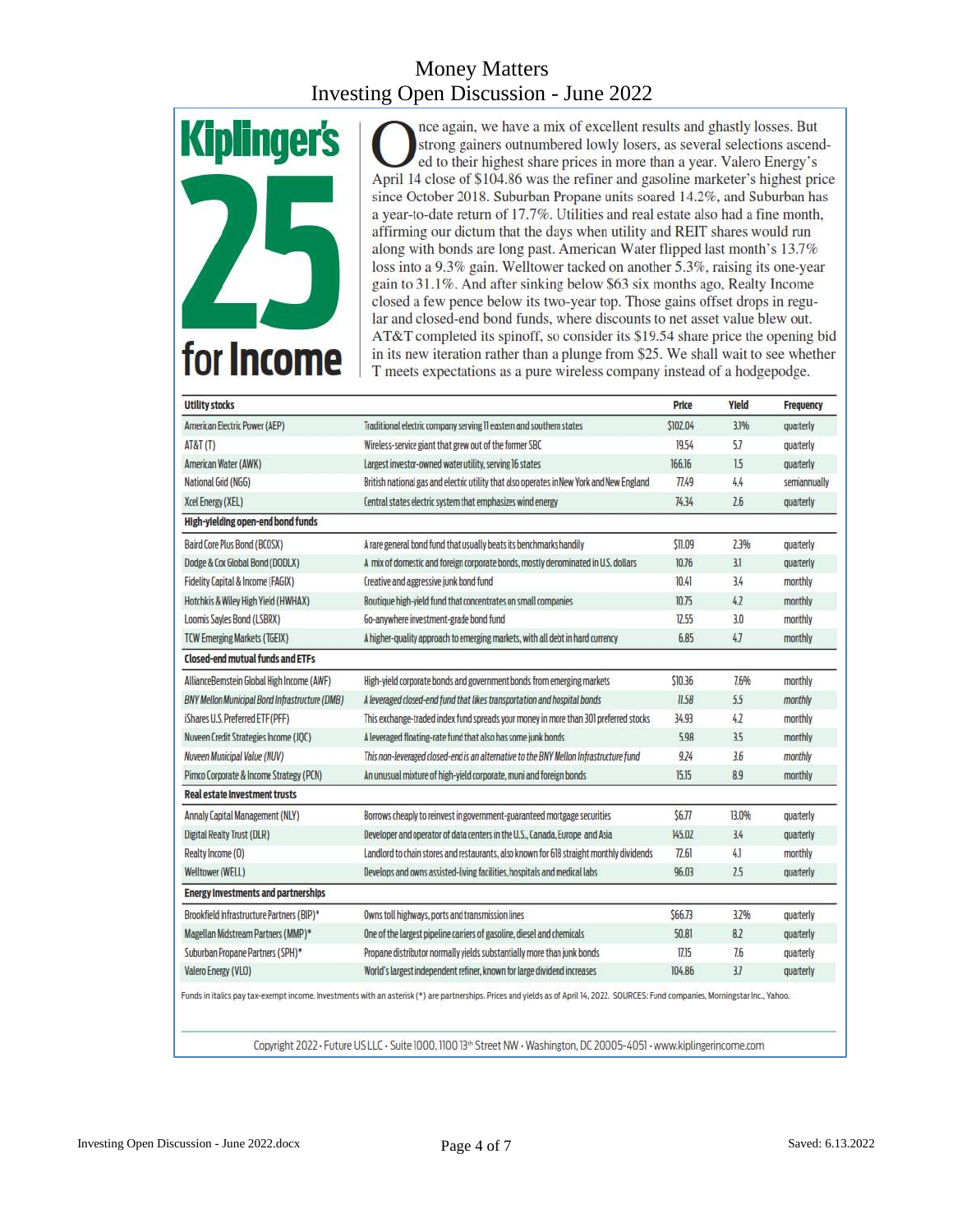<span id="page-4-0"></span>Investments where principal is not at risk

Some options for super safe investments along with expected rates of return are provided below. Most products have a range of terms, but I have focused on the most common. All of these products have penalties associated with early withdraw.

| Term      | Product                       | Rate            | Comments                                                                                                           | References                                                                                         |
|-----------|-------------------------------|-----------------|--------------------------------------------------------------------------------------------------------------------|----------------------------------------------------------------------------------------------------|
| 1 Year    | Bank CD                       | $1.3\% - 2.5\%$ | This is a fixed rate product. Laddering may<br>be appropriate to address interest rate<br>fluctuations.            | <b>Best 1 Year CDs</b><br>$\bullet$                                                                |
| 3-5 Years | Deferred Fixed Annuity        | $3.2\% - 4.0\%$ | This is a fixed rate product. Laddering may<br>be appropriate to address interest rate<br>fluctuations.            | Schwab<br>$\bullet$<br><b>ArtCentrics - Annuities</b><br>$\bullet$                                 |
| 5 Years   | <b>TIPS</b>                   | Variable        | Pay twice a year and are based on the<br>Consumer Price Index (CPI), can be<br>purchased in 5, 10 and 30 years     | <b>How TIPS Works</b><br>$\bullet$<br><b>TIPS</b> Info<br>$\bullet$<br><b>Rates and Terms</b><br>٠ |
| 10 Years  | <b>Fixed Index Annuities</b>  | $4\% - 7\%$     | Based on common indexes historically<br>delivering about 4% - 7%. Principle safe,<br>but return is not guaranteed. | $\bullet$                                                                                          |
| 30 Years  | <b>Series I Savings Bonds</b> | Variable        | Based on the Consumer Price Index (CPI).                                                                           | I Bonds<br>$\bullet$<br><b>TIPS</b> vs I Savings<br>$\bullet$<br><b>Bonds</b>                      |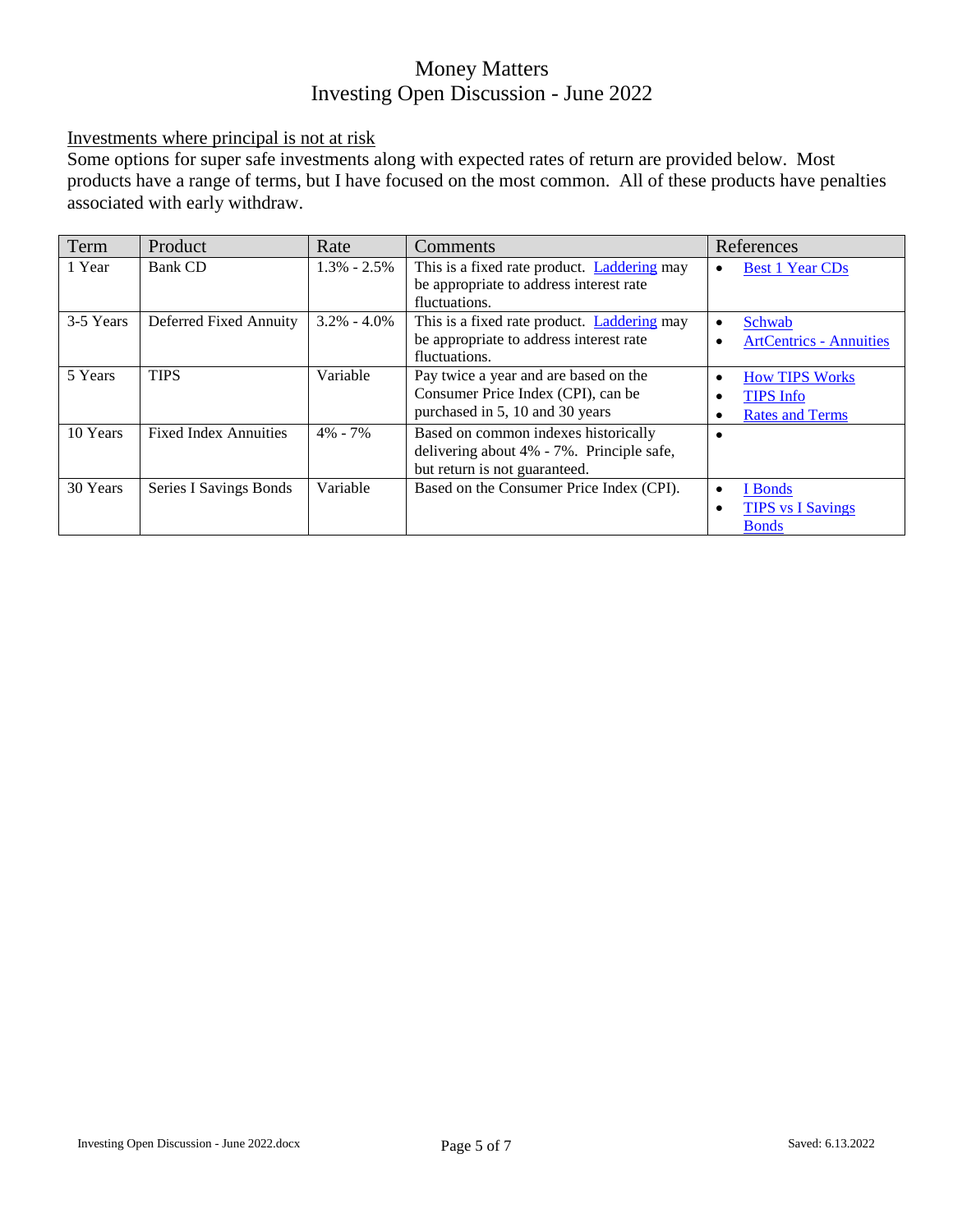#### <span id="page-5-0"></span>Model Portfolios

Two model portfolios are provided below. These represent templates I am utilizing in a couple of my investment accounts. Please keep in mind that there are other assets we own outside of these portfolios. One of our goals is to have 25% – 33% in investments not subject to loss of principal (ie Cash or Index Annuities)

#### IRA Account

This portfolio is roughly based on the asset allocation setup in my Health Savings Account in through [Betterment](https://www.betterment.com/) and represents a fairly conservative approach.

|                                              |                  |             | Betterment Portfolio (19% Stocks, 29% Bonds) |                                         |  |  |
|----------------------------------------------|------------------|-------------|----------------------------------------------|-----------------------------------------|--|--|
| <b>Sector</b>                                | <b>Allotment</b> | <b>This</b> | <b>Ticker</b>                                | <b>Name</b>                             |  |  |
| <b>U.S. Total Stock Market</b>               | 25.0%            | $25.0\%$    | VTI                                          | Vanguard Total Stock Market ETF         |  |  |
| U.S. Value Stocks - Large Cap                | 8.0%             | $8.0\%$     | <b>VTV</b>                                   | Vanguard Value ETF                      |  |  |
| U.S. Value Stocks – Mid Cap                  | 7.0%             | $7.0\%$     | <b>VOE</b>                                   | Vanguard Mid-Cap Value ETF              |  |  |
| U.S. Value Stocks – Small Cap                | 5.0%             | $5.0\%$     | <b>VBR</b>                                   | Vanguard Small-Cap ETF                  |  |  |
| <b>International Developed Market Stocks</b> | 20.0%            | 20.0%       | <b>VEA</b>                                   | Vanguard FTSE Developed Markets         |  |  |
| <b>International Emerging Market Stocks</b>  | 10.0%            | $10.0\%$    | <b>VWO</b>                                   | <b>Vanguard FTSE Emerging Markets</b>   |  |  |
| U.S. Inflation-Protected Bonds               | 5.0%             | $5.0\%$     | <b>VTIP</b>                                  | Vanguard Short-Term Inflation Protected |  |  |
|                                              |                  |             |                                              | <b>Securities ETF</b>                   |  |  |
| U.S. High Quality Bonds                      | 8.0%             | $8.0\%$     | <b>AGG</b>                                   | iShares Core Total US Bond Market ETF   |  |  |
| <b>International Developed Market Bonds</b>  | 7.0%             | $7.0\%$     | <b>BNDX</b>                                  | Vanguard Total International Bond ETF   |  |  |
| <b>International Emerging Market Bonds</b>   | 5.0%             | $5.0\%$     | <b>EMB</b>                                   | iShares Emerging Markets USD Bond ETF   |  |  |

## Betterment Portfolio (75% Stocks, 25% Bonds)

### Roth Account

This portfolio is mostly based on research from Simple & Effective Balanced Portfolios for Lifetime Investing [Success](https://www.artcentrics.com/13_MoneyMatters/Your_Winning_Retirement_Plan/AAII_Chris_Pedersen_Simple_Balanced_Portfolios_2020-10-22.pdf) by Chris Pedersen and is an aggressive, long term portfolio.

| Pederson Portfolio (95% Stocks, 5% Cash/Bonds) |                  |             |               |                                                        |  |
|------------------------------------------------|------------------|-------------|---------------|--------------------------------------------------------|--|
| <b>Sector</b>                                  | <b>Allotment</b> | <b>This</b> | <b>Ticker</b> | <b>Name</b>                                            |  |
| US Large Cap Value                             | 20.0%            | 20.0%       | <b>VTV</b>    | Vanguard Value Index Fund ETF Shares                   |  |
| <b>US Small Cap Value</b>                      | 20.0%            | 20.0%       | <b>VBR</b>    | Vanguard Small-Cap Value Index Fund ETF Shares         |  |
| International Large Cap Value                  | 15.0%            | $15.0\%$    | <b>VTRIX</b>  | Vanguard International Value Fund Investor Shares      |  |
| <b>International Small Cap Value</b>           | 15.0%            | 15.0%       | <b>DLS</b>    | WisdomTree International SmallCap Dividend Fund        |  |
| <b>Utilities</b>                               | 5.0%             | $5.0\%$     | <b>VPU</b>    | Vanguard Utilities Index Fund ETF Shares               |  |
| <b>REITS</b>                                   | 5.0%             | 2.5%        | <b>VNQ</b>    | Vanguard Real Estate Index Fund ETF Shares             |  |
| <b>REITS</b>                                   |                  | 2.5%        | <b>DEA</b>    | <b>Easterly Government Properties Inc</b>              |  |
| Commodities                                    | 5.0%             | 2.5%        | <b>VCMDX</b>  | Vanguard Commodity Strategy Fund Admiral Shares        |  |
| Commodities                                    |                  | $2.5\%$     | <b>VAW</b>    | Vanguard Materials Index Fund ETF                      |  |
| Cash/Short Term Bonds                          | 5.0%             | $5.0\%$     | <b>VTIP</b>   | Vanguard Short-Term Inflation Protected Securities ETF |  |
| Long Shots                                     | 10.0%            | $2.0\%$     | <b>JETS</b>   | <b>U.S. Global Jets ETF</b>                            |  |
| Long Shots                                     |                  | $4.0\%$     | <b>TSLA</b>   | Tesla Inc                                              |  |
| Long Shots                                     |                  | $2.0\%$     | <b>PEJ</b>    | Invesco Dynamic Leisure and Entertainment ETF          |  |
| Long Shots                                     |                  | $2.0\%$     | <b>XBTF</b>   | <b>VanEck Bitcoin Strategy ETF</b>                     |  |

# $D_{\text{c}}$   $\#$   $\mathcal{L}$   $\mathcal{L}$   $\mathcal{L}$   $\mathcal{L}$   $\mathcal{L}$   $\mathcal{L}$   $\mathcal{L}$   $\mathcal{L}$   $\mathcal{L}$   $\mathcal{L}$   $\mathcal{L}$   $\mathcal{L}$   $\mathcal{L}$   $\mathcal{L}$   $\mathcal{L}$   $\mathcal{L}$   $\mathcal{L}$   $\mathcal{L}$   $\mathcal{L}$   $\mathcal{L}$   $\mathcal{L}$   $\mathcal{L}$   $\mathcal{L}$